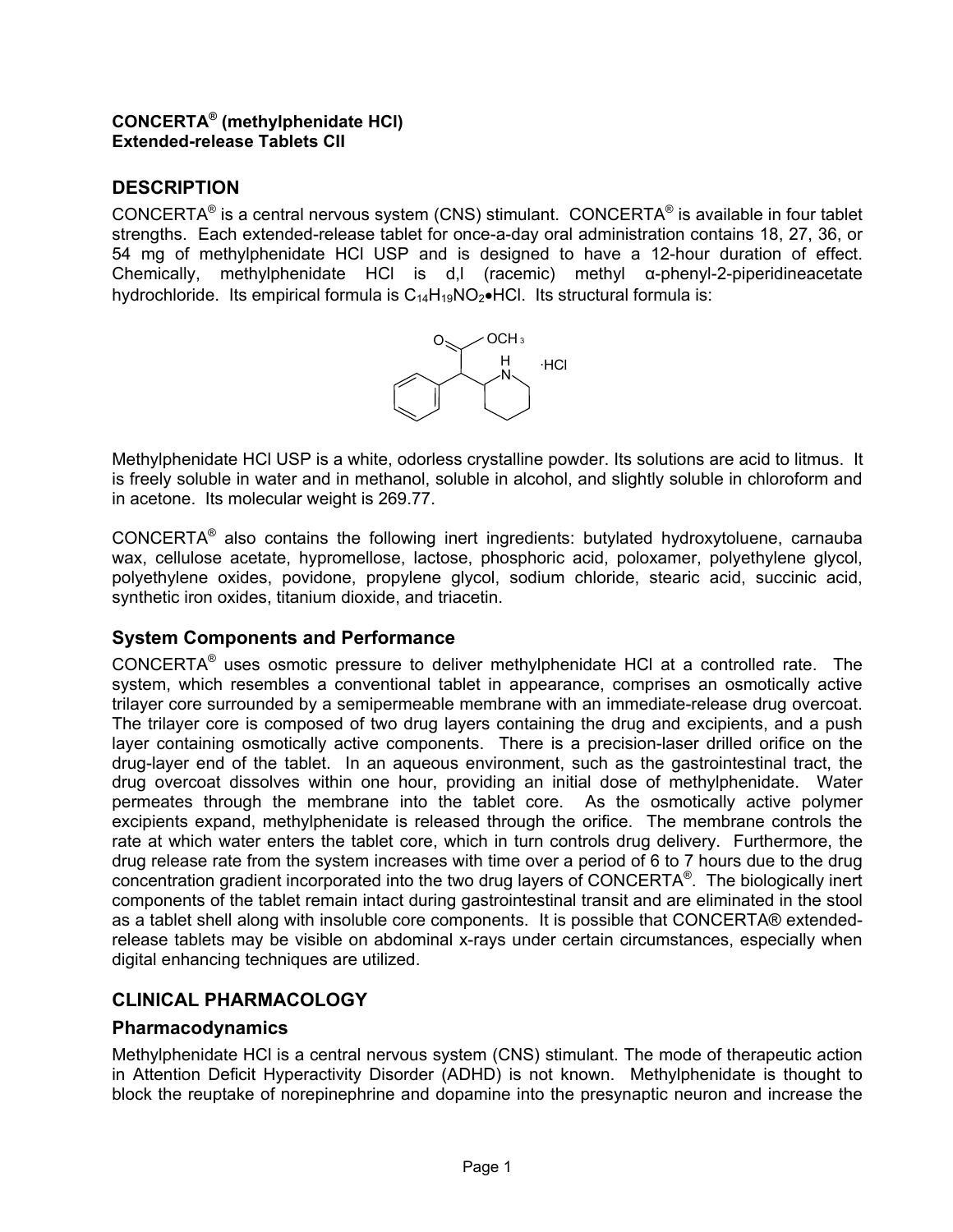release of these monoamines into the extraneuronal space. Methylphenidate is a racemic mixture comprised of the d- and l-isomers. The d-isomer is more pharmacologically active than the lisomer.

#### **Pharmacokinetics**

#### Absorption

Methylphenidate is readily absorbed. Following oral administration of CONCERTA®, plasma methylphenidate concentrations increase rapidly reaching an initial maximum at about 1 hour, followed by gradual ascending concentrations over the next 5 to 9 hours after which a gradual decrease begins. Mean times to reach peak plasma concentrations across all doses of CONCERTA® occurred between 6 to 10 hours.

CONCERTA® qd minimizes the fluctuations between peak and trough concentrations associated with immediate-release methylphenidate tid (see Figure 1). The relative bioavailability of CONCERTA® qd and methylphenidate tid in adults is comparable.



#### **FIGURE 1**

Figure 1. Mean methylphenidate plasma concentrations in 36 adults, following a single dose of CONCERTA® 18 mg qd and immediate-release methylphenidate 5 mg tid administered every 4 hours.

The mean pharmacokinetic parameters in 36 adults following the administration of CONCERTA<sup>®</sup> 18 mg qd and methylphenidate 5 mg tid are summarized in Table 1.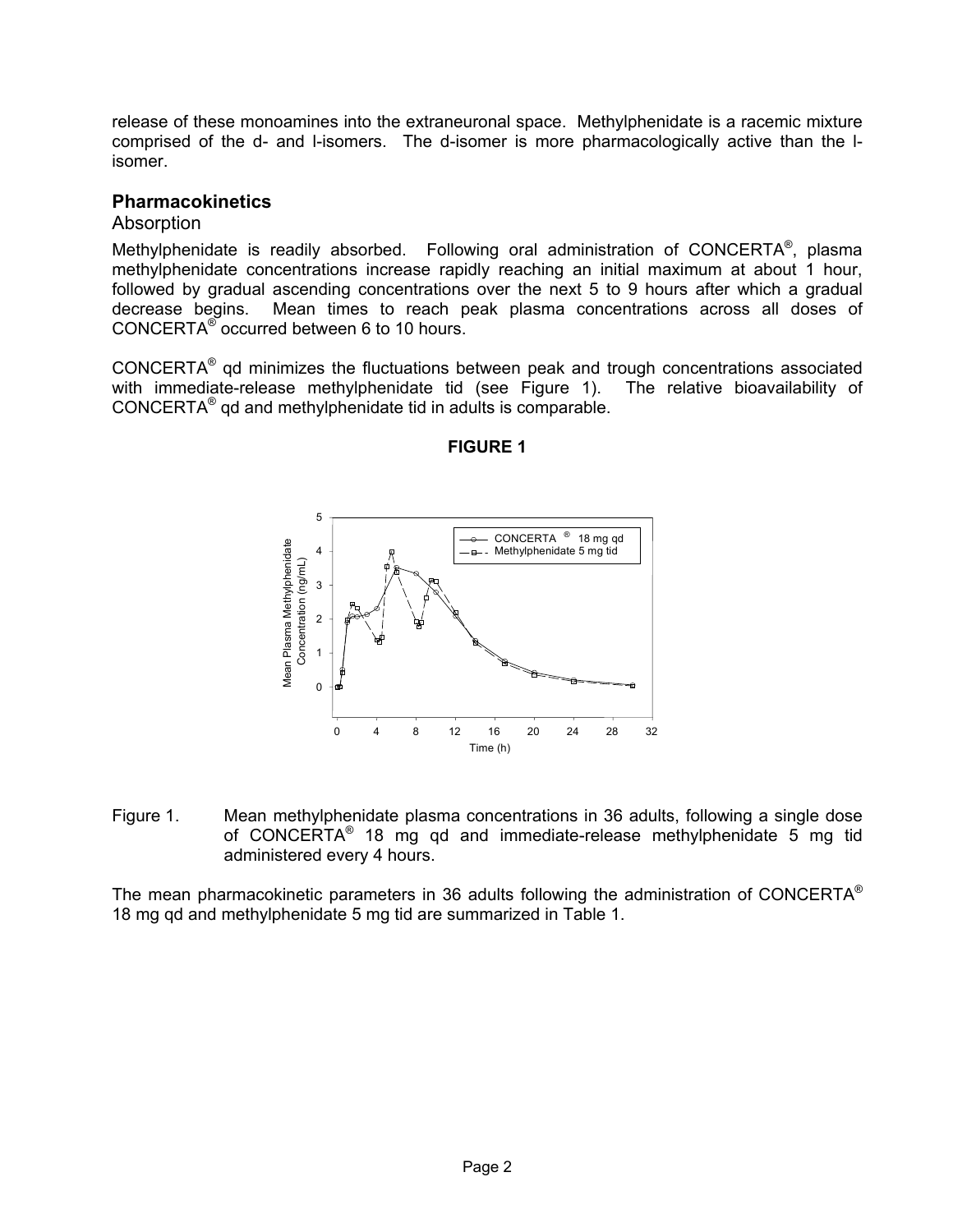| Mean ± SD Pharmacokinetic Parameters |                       |                      |
|--------------------------------------|-----------------------|----------------------|
| <b>Parameters</b>                    | CONCERTA <sup>®</sup> | Methylphenidate      |
|                                      | $(18 \text{ mg}$ qd)  | $(5 \text{ mg tid})$ |
|                                      | $(n=36)$              | $(n=35)$             |
| $C_{\text{max}}$ (ng/mL)             | $3.7 \pm 1.0$         | $4.2 \pm 1.0$        |
| $T_{\text{max}}(h)$                  | $6.8 \pm 1.8$         | $6.5 \pm 1.8$        |
| $AUCinf$ (ng•h/mL)                   | $41.8 \pm 13.9$       | $38.0 \pm 11.0$      |
| $t_{\frac{1}{2}}$ (h)                | $3.5 \pm 0.4$         | $3.0 \pm 0.5$        |

**TABLE 1** 

No differences in the pharmacokinetics of CONCERTA® were noted following single and repeated once-daily dosing indicating no significant drug accumulation. The AUC and  $t_{1/2}$  following repeated once-daily dosing are similar to those following the first dose of CONCERTA<sup>®</sup> 18 mg.

### Dose Proportionality

Following administration of CONCERTA® in single doses of 18, 36, and 54 mg/day to adults,  $C_{max}$ and AUC  $_{(0-inf)}$  of d-methylphenidate were proportional to dose, whereas I-methylphenidate C<sub>max</sub> and AUC  $_{(0-inf)}$  increased disproportionately with respect to dose. Following administration of CONCERTA®, plasma concentrations of the l-isomer were approximately 1/40th the plasma concentrations of the d-isomer.

In a multiple-dose study in adolescent ADHD patients aged 13 to 16 administered their prescribed dose (18 to 72 mg/day) of CONCERTA®, mean  $C_{max}$  and AUC<sub>TAU</sub> of d- and total methylphenidate increased proportionally with respect to dose.

### **Distribution**

Plasma methylphenidate concentrations in adults and adolescents decline biexponentially following oral administration. The half-life of methylphenidate in adults and adolescents following oral administration of CONCERTA® was approximately 3.5 h.

### Metabolism and Excretion

In humans, methylphenidate is metabolized primarily by de-esterification to α-phenyl-piperidine acetic acid (PPA), which has little or no pharmacologic activity. In adults the metabolism of CONCERTA<sup>®</sup> qd as evaluated by metabolism to PPA is similar to that of methylphenidate tid. The metabolism of single and repeated once-daily doses of CONCERTA<sup>®</sup> is similar.

After oral dosing of radiolabeled methylphenidate in humans, about 90% of the radioactivity was recovered in urine. The main urinary metabolite was PPA, accounting for approximately 80% of the dose.

### Food Effects

In patients, there were no differences in either the pharmacokinetics or the pharmacodynamic performance of CONCERTA® when administered after a high fat breakfast. There is no evidence of dose dumping in the presence or absence of food.

#### Special Populations

### Gender

In healthy adults, the mean dose-adjusted AUC  $_{(0\text{-inf})}$  values for CONCERTA® were 36.7 ng•h/mL in men and 37.1 ng•h/mL in women, with no differences noted between the two groups.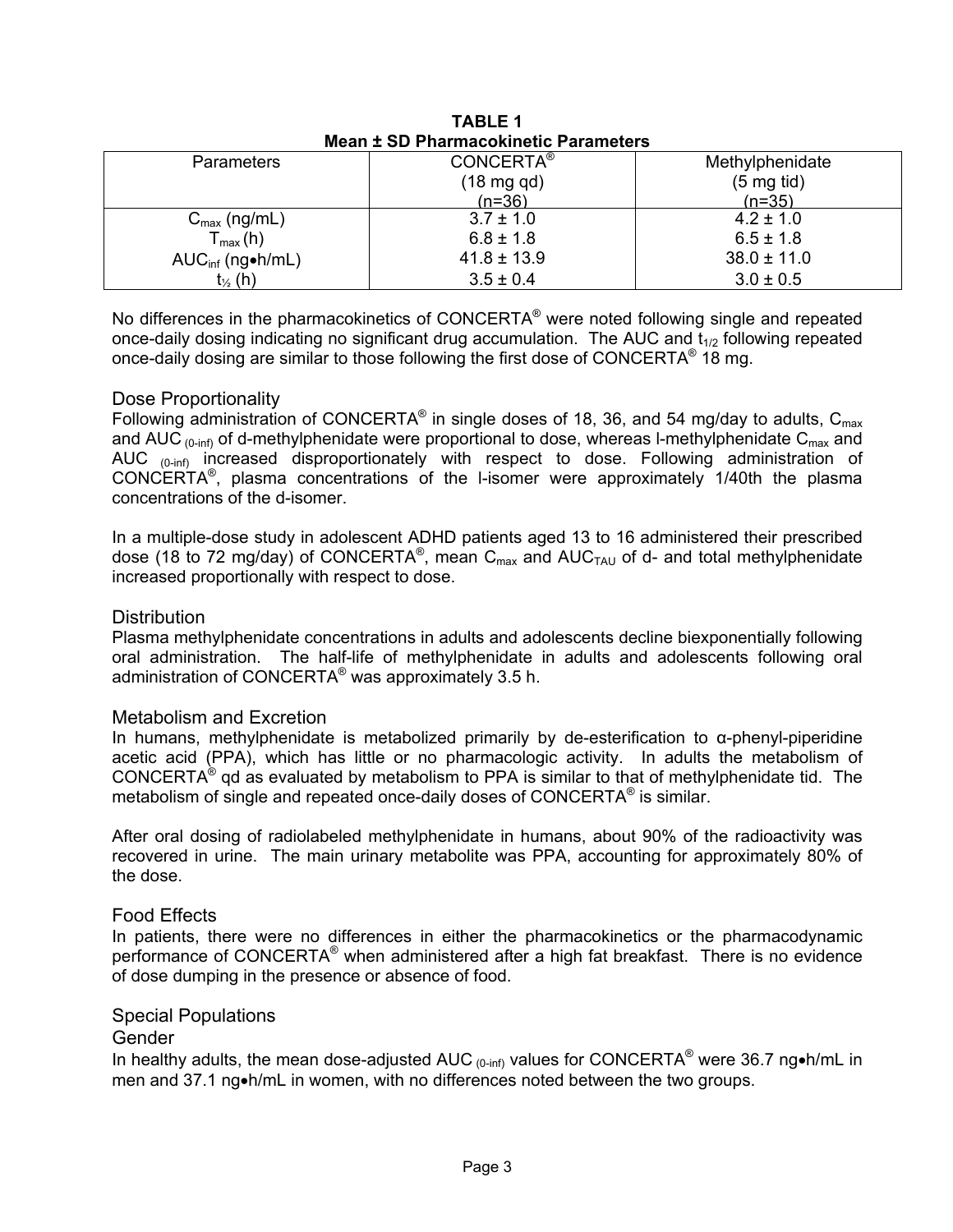### Race

In adults receiving CONCERTA<sup>®</sup>, dose-adjusted  $AUC<sub>(0-inf)</sub>$  was consistent across ethnic groups; however, the sample size may have been insufficient to detect ethnic variations in pharmacokinetics.

### Age

Increase in age resulted in increased apparent oral clearance (CL/F) (58% increase in adolescents compared to children). Some of these differences could be explained by body weight differences among these populations. This suggests that subjects with higher body weight may have lower exposures of total methylphenidate at similar doses.

The pharmacokinetics of CONCERTA<sup>®</sup> has not been studied in children less than 6 years of age.

#### Renal Insufficiency

There is no experience with the use of  $CONCERTA<sup>®</sup>$  in patients with renal insufficiency. After oral administration of radiolabeled methylphenidate in humans, methylphenidate was extensively metabolized and approximately 80% of the radioactivity was excreted in the urine in the form of PPA. Since renal clearance is not an important route of methylphenidate clearance, renal insufficiency is expected to have little effect on the pharmacokinetics of CONCERTA®.

#### Hepatic Insufficiency

There is no experience with the use of CONCERTA<sup>®</sup> in patients with hepatic insufficiency.

#### **Clinical Studies**

CONCERTA was demonstrated to be effective in the treatment of Attention Deficit Hyperactivity Disorder (ADHD) in 4 randomized, double-blind, placebo-controlled studies in children and adolescents who met the Diagnostic and Statistical Manual 4<sup>th</sup> edition (DSM-IV) criteria for ADHD.

#### Children

Three double blind, active- and placebo-controlled studies were conducted in 416 children aged 6 to 12. The controlled studies compared CONCERTA® given qd (18, 36, or 54 mg), methylphenidate given tid over 12 hours (15, 30, or 45 mg total daily dose), and placebo in two single-center, 3-week crossover studies (Studies 1 and 2) and in a multicenter, 4-week, parallelgroup comparison (Study 3). The primary comparison of interest in all three trials was CONCERTA® versus placebo.

Symptoms of ADHD were evaluated by community schoolteachers using the Inattention/Overactivity with Aggression (IOWA) Conners scale. Statistically significant reduction in the Inattention/Overactivity subscale versus placebo was shown consistently across all three controlled studies for CONCERTA®. The scores for CONCERTA® and placebo for the three studies are presented in Figure 2.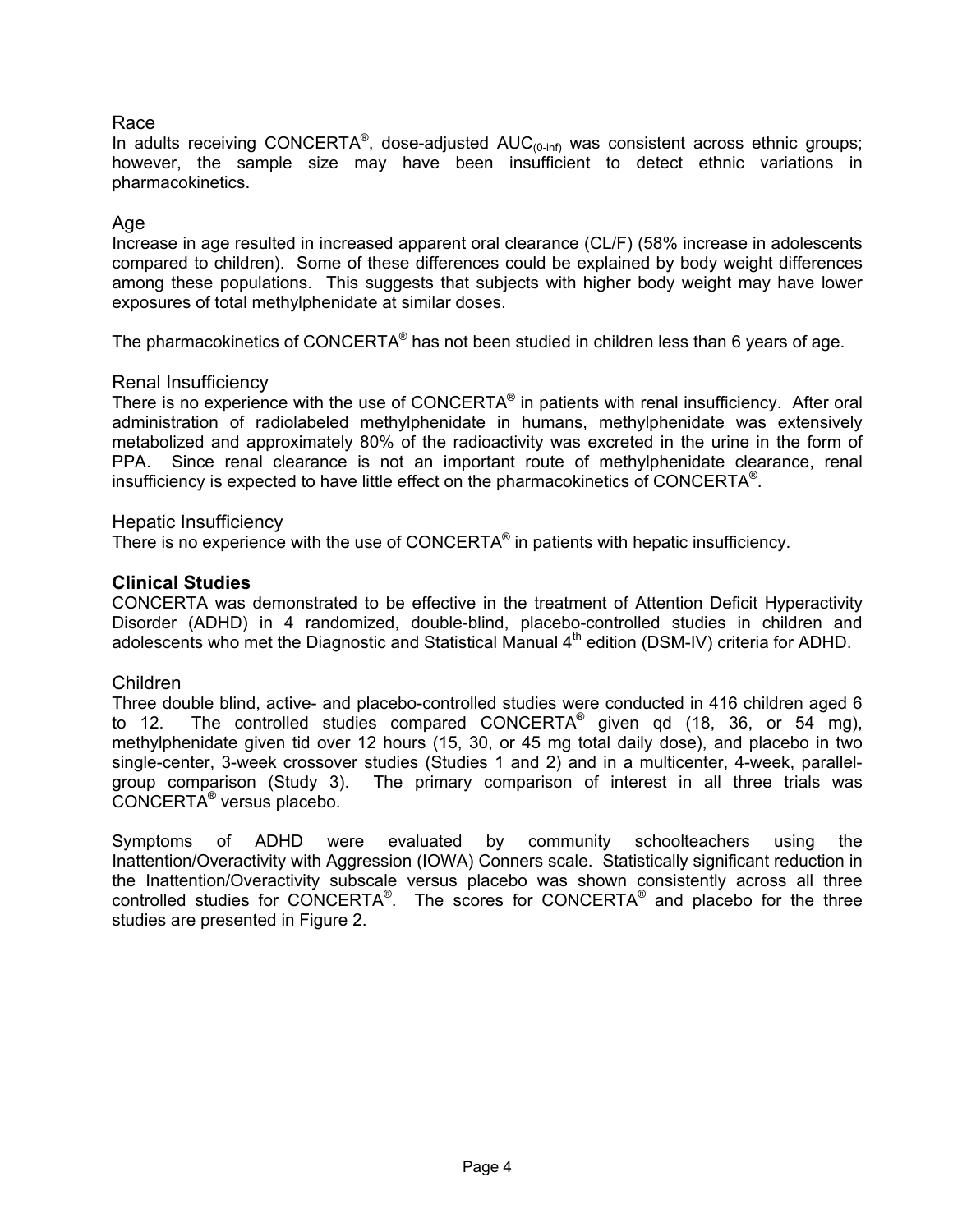FIGURE 2 Mean (SEM) Community School Teacher IOWA Conners Inattention/Overactivity Scores



Figure 2: Mean Community School Teacher IOWA Conners Inattention/Overactivity Scores with CONCERTA<sup>®</sup> once-daily (18, 36, or 54 mg) and placebo. Studies 1 and 2 involved a 3-way crossover of 1 week per treatment arm. Study 3 involved 4 weeks of parallel group treatments with a Last Observation Carried Forward analysis at week 4. Error bars represent the mean plus standard error of the mean.

In Studies 1 and 2, symptoms of ADHD were evaluated by laboratory schoolteachers using the SKAMP\* laboratory school rating scale. The combined results from these two studies demonstrated significant improvements in attention and behavior in patients treated with CONCERTA® versus placebo that were maintained through 12 hours after dosing. Figure 3 presents the laboratory schoolteacher SKAMP ratings for CONCERTA® and placebo. \*Swanson, Kotkin, Agler, M-Fynn and Pelham

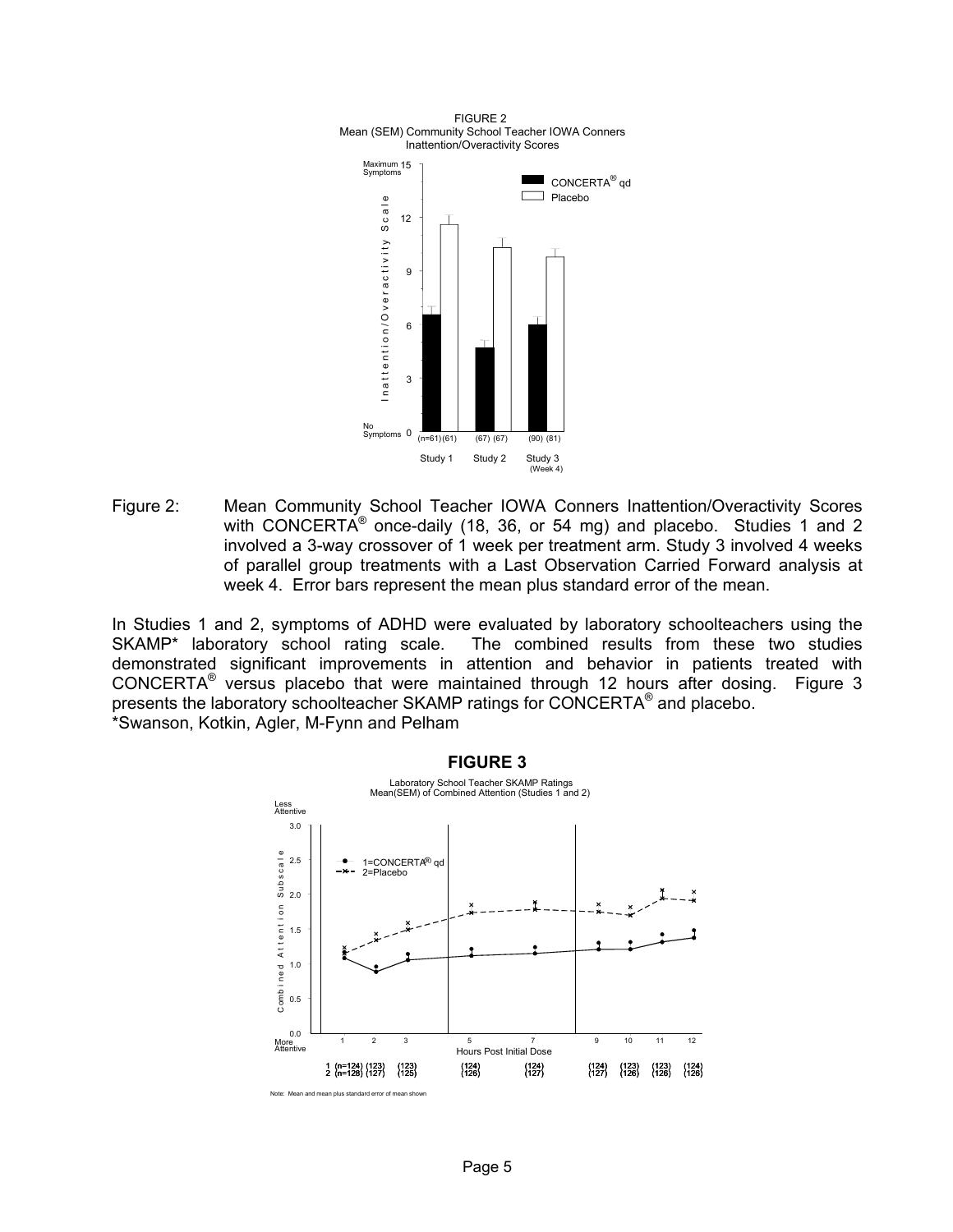### Adolescents

In a randomized, double blind, multi-center, placebo-controlled trial (Study 4) involving 177 patients, CONCERTA® was demonstrated to be effective in the treatment of ADHD in adolescents aged 13 to 18 at doses up to 72 mg/day (1.4 mg/kg/day). Of 220 patients who entered an open 4 week titration phase, 177 were titrated to an individualized dose (maximum of 72 mg/day) based on meeting specific improvement criteria on the ADHD Rating Scale and the Global Assessment of Effectiveness with acceptable tolerability. Patients who met these criteria were then randomized to receive either their individualized dose of CONCERTA<sup>®</sup> (18 – 72 mg/day, n=87) or placebo (n=90) during a two-week double-blind phase. At the end of this phase, mean scores for the investigator rating on the ADHD Rating Scale demonstrated that CONCERTA<sup>®</sup> was significantly superior to placebo

# **INDICATION AND USAGE**

# **Attention Deficit Hyperactivity Disorder (ADHD)**

CONCERTA® is indicated for the treatment of Attention Deficit Hyperactivity Disorder (ADHD). The efficacy of CONCERTA® in the treatment of ADHD was established in three controlled trials of children aged 6-12 and in one controlled trial in adolescents aged 13-17. All patients met DSM-IV criteria for ADHD (see CLINICAL PHARMACOLOGY).

A diagnosis of Attention Deficit Hyperactivity Disorder (ADHD; DSM-IV) implies the presence of hyperactive-impulsive or inattentive symptoms that caused impairment and were present before age 7 years. The symptoms must cause clinically significant impairment, eg, in social, academic, or occupational functioning, and be present in two or more settings, eg, school (or work) and at home. The symptoms must not be better accounted for by another mental disorder. For the Inattentive Type, at least six of the following symptoms must have persisted for at least 6 months: lack of attention to details/careless mistakes; lack of sustained attention; poor listener; failure to follow through on tasks; poor organization; avoids tasks requiring sustained mental effort; loses things; easily distracted; forgetful. For the Hyperactive-Impulsive Type, at least six of the following symptoms must have persisted for at least 6 months: fidgeting/squirming; leaving seat; inappropriate running/climbing; difficulty with quiet activities; "on the go;" excessive talking; blurting answers; can't wait turn; intrusive. The Combined Type requires both inattentive and hyperactiveimpulsive criteria to be met.

# Special Diagnostic Considerations

Specific etiology of this syndrome is unknown, and there is no single diagnostic test. Adequate diagnosis requires the use of medical and special psychological, educational, and social resources. Learning may or may not be impaired. The diagnosis must be based upon a complete history and evaluation of the patient and not solely on the presence of the required number of DSM-IV characteristics.

### Need for Comprehensive Treatment Program

CONCERTA® is indicated as an integral part of a total treatment program for ADHD that may include other measures (psychological, educational, social) for patients with this syndrome. Drug treatment may not be indicated for all patients with this syndrome. Stimulants are not intended for use in patients who exhibit symptoms secondary to environmental factors and/or other primary psychiatric disorders, including psychosis. Appropriate educational placement is essential and psychosocial intervention is often helpful. When remedial measures alone are insufficient, the decision to prescribe stimulant medication will depend upon the physician's assessment of the chronicity and severity of the patient's symptoms.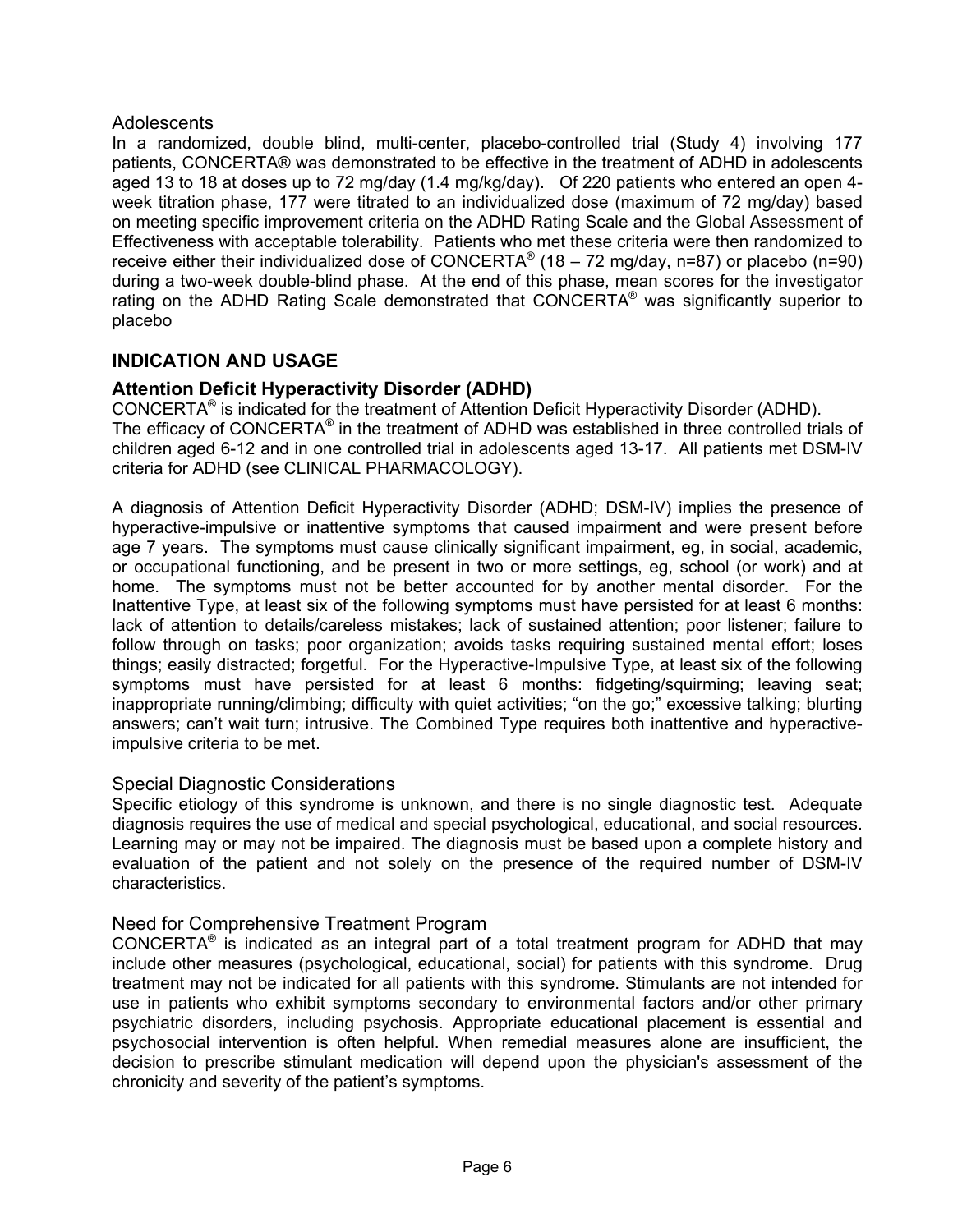### Long-Term Use

The effectiveness of CONCERTA® for long-term use, ie, for more than 4 weeks, has not been systematically evaluated in controlled trials. Therefore, the physician who elects to use CONCERTA® for extended periods should periodically re-evaluate the long-term usefulness of the drug for the individual patient (see DOSAGE AND ADMINISTRATION).

# **CONTRAINDICATIONS**

### **Agitation**

CONCERTA® is contraindicated in patients with marked anxiety, tension, and agitation, since the drug may aggravate these symptoms.

### **Hypersensitivity to Methylphenidate**

CONCERTA® is contraindicated in patients known to be hypersensitive to methylphenidate or other components of the product.

#### **Glaucoma**

CONCERTA® is contraindicated in patients with glaucoma.

### **Tics**

CONCERTA® is contraindicated in patients with motor tics or with a family history or diagnosis of Tourette's syndrome (see ADVERSE REACTIONS).

### **Monoamine Oxidase Inhibitors**

CONCERTA® is contraindicated during treatment with monoamine oxidase inhibitors, and also within a minimum of 14 days following discontinuation of a monoamine oxidase inhibitor (hypertensive crises may result).

### **WARNINGS**

Depression CONCERTA® should not be used to treat severe depression.

### **Fatigue**

CONCERTA® should not be used for the prevention or treatment of normal fatigue states.

### **Long-Term Suppression of Growth**

Data are inadequate to determine whether chronic use of stimulants in children, including amphetamine, may cause suppression of growth. Therefore, growth should be monitored during treatment, and patients who are not growing or gaining weight as expected should have their treatment interrupted.

### **Psychosis**

Clinical experience suggests that in psychotic patients, administration of methylphenidate may exacerbate symptoms of behavior disturbance and thought disorder.

#### **Seizures**

There is some clinical evidence that methylphenidate may lower the convulsive threshold in patients with prior history of seizures, in patients with prior EEG abnormalities in absence of seizures, and, very rarely, in absence of history of seizures and no prior EEG evidence of seizures. In the presence of seizures, the drug should be discontinued.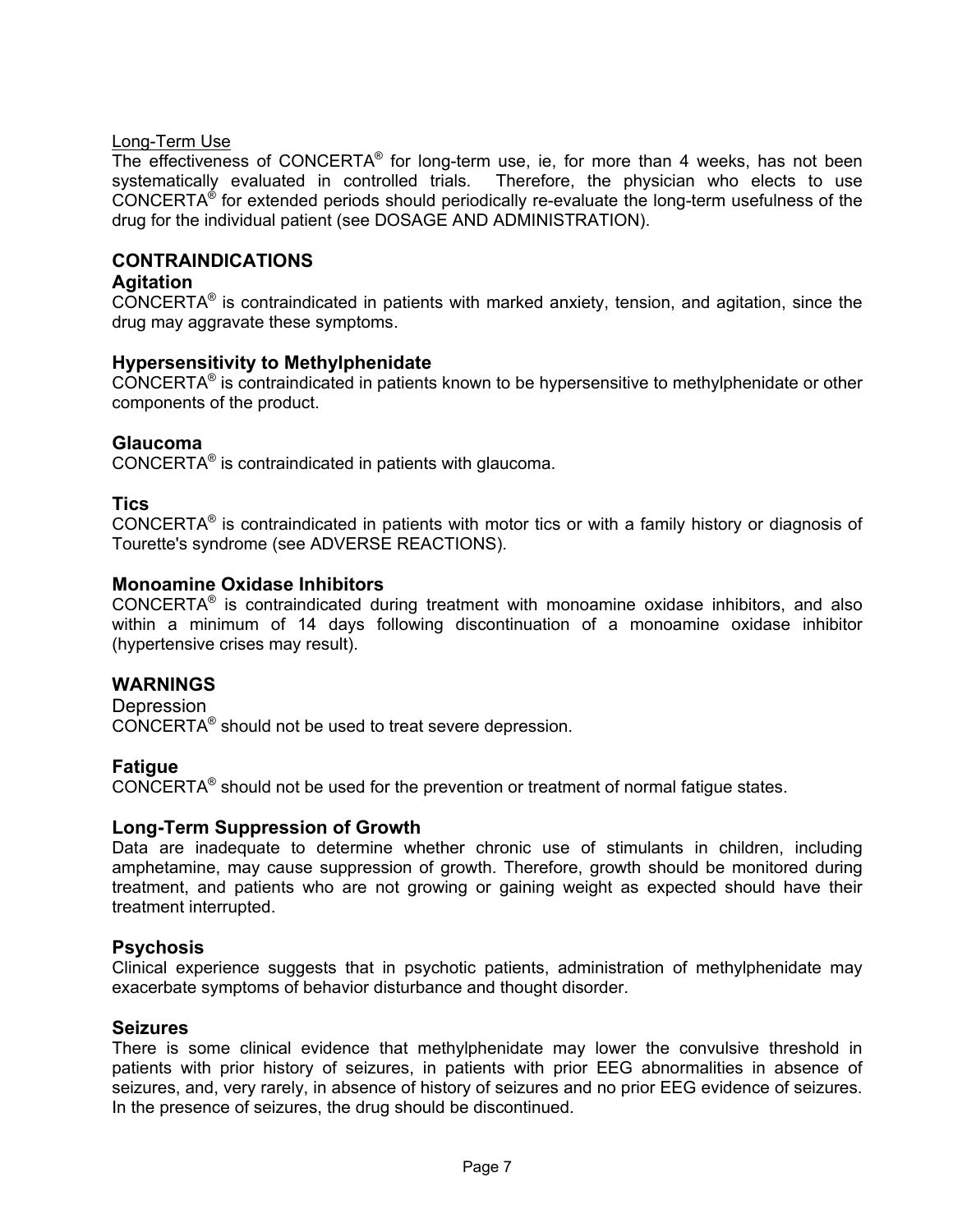### **Potential for Gastrointestinal Obstruction**

Because the CONCERTA<sup>®</sup> tablet is nondeformable and does not appreciably change in shape in the GI tract, CONCERTA® should not ordinarily be administered to patients with preexisting severe gastrointestinal narrowing (pathologic or iatrogenic, for example: esophageal motility disorders, small bowel inflammatory disease, "short gut" syndrome due to adhesions or decreased transit time, past history of peritonitis, cystic fibrosis, chronic intestinal pseudoobstruction, or Meckel's diverticulum). There have been rare reports of obstructive symptoms in patients with known strictures in association with the ingestion of drugs in nondeformable controlled-release formulations. Due to the controlled-release design of the tablet, CONCERTA® should only be used in patients who are able to swallow the tablet whole (see PRECAUTIONS: Information for Patients).

### **Hypertension and other Cardiovascular Conditions**

Caution is indicated in treating patients whose underlying medical conditions might be compromised by increases in blood pressure or heart rate, eg, those with preexisting hypertension, heart failure, recent myocardial infarction, or hyperthyroidism. Blood pressure should be monitored at appropriate intervals in patients taking CONCERTA<sup>®</sup>, especially patients with hypertension.

In the laboratory classroom clinical trials in children (Studies 1 and 2), both CONCERTA® qd and methylphenidate tid increased resting pulse by an average of 2-6 bpm and produced average increases of systolic and diastolic blood pressure of roughly 1-4 mm Hg during the day, relative to placebo.

In the placebo-controlled adolescent trial (Study 4), mean increases from baseline in resting pulse rate were observed with CONCERTA® and placebo at the end of the double-blind phase (5 and 3 beats/minute, respectively). Mean increases from baseline in blood pressure at the end of the double-blind phase for CONCERTA® and placebo-treated patients were 0.7 and 0.7 mm Hg (systolic) and 2.6 and 1.4 mm Hg (diastolic), respectively.

### **Visual Disturbance**

Symptoms of visual disturbances have been encountered in rare cases. Difficulties with accommodation and blurring of vision have been reported.

### **Use in Children Under Six Years of Age**

CONCERTA® should not be used in children under six years, since safety and efficacy in this age group have not been established.

### **DRUG DEPENDENCE**

CONCERTA® should be given cautiously to patients with a history of drug dependence or alcoholism.Chronic abusive use can lead to marked tolerance and psychological dependence with varying degrees of abnormal behavior. Frank psychotic episodes can occur, especially with parenteral abuse. Careful supervision is required during withdrawal from abusive use since severe depression may occur. Withdrawal following chronic therapeutic use may unmask symptoms of the underlying disorder that may require followup.

### **PRECAUTIONS**

Hematologic Monitoring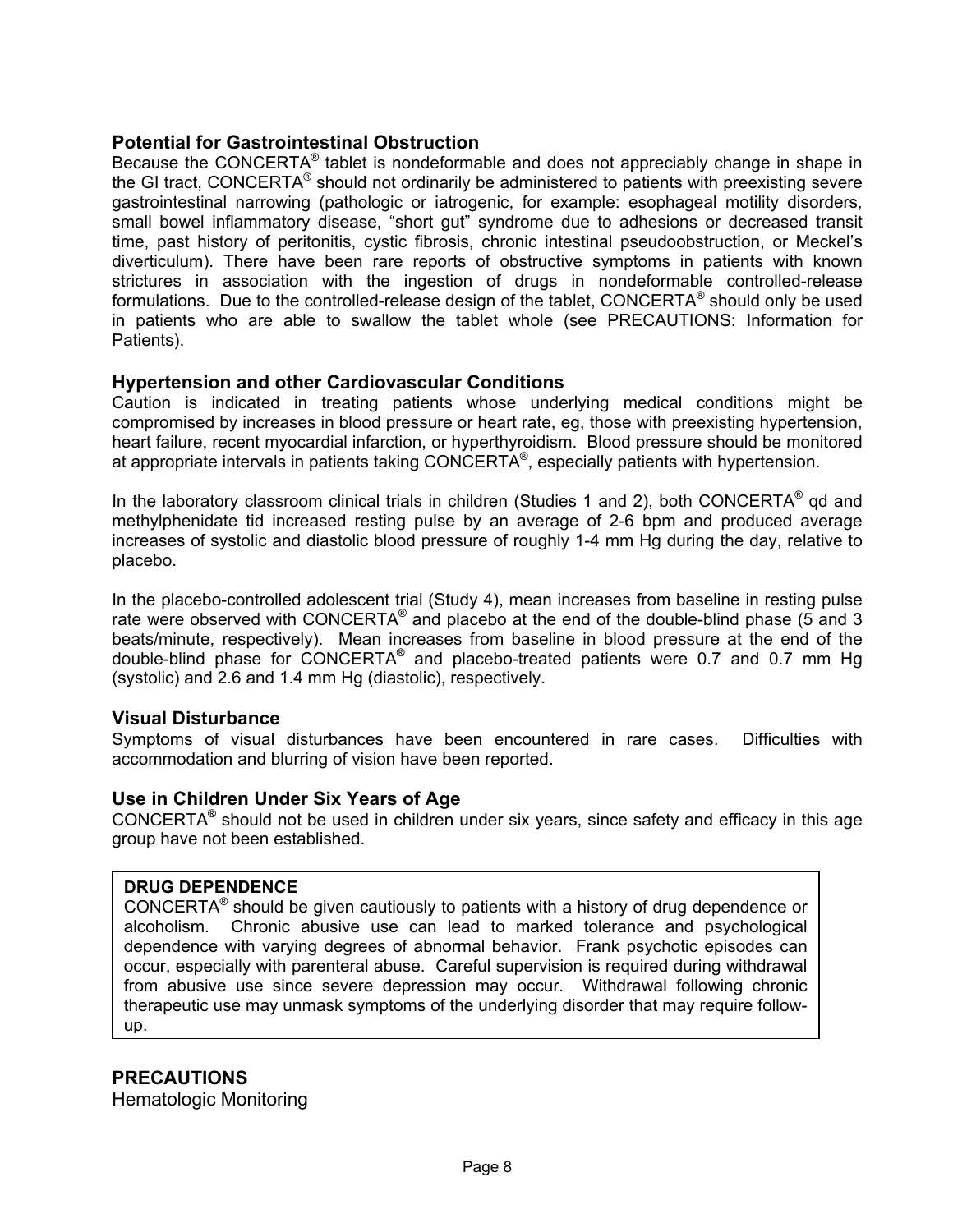Periodic CBC, differential, and platelet counts are advised during prolonged therapy.

### **Information for Patients**

Patients should be informed that CONCERTA<sup>®</sup> should be swallowed whole with the aid of liquids. Tablets should not be chewed, divided, or crushed. The medication is contained within a nonabsorbable shell designed to release the drug at a controlled rate. The tablet shell, along with insoluble core components, is eliminated from the body; patients should not be concerned if they occasionally notice in their stool something that looks like a tablet.

Patient information is printed at the end of this insert. To assure safe and effective use of CONCERTA®, the information and instructions provided in the patient information section should be discussed with patients.

### **Drug Interactions**

Because of possible effects on blood pressure, CONCERTA® should be used cautiously with pressor agents.

Human pharmacologic studies have shown that methylphenidate may inhibit the metabolism of coumarin anticoagulants, anticonvulsants (eg, phenobarbital, phenytoin, primidone), and some antidepressants (tricyclics and selective serotonin reuptake inhibitors). Downward dose adjustment of these drugs may be required when given concomitantly with methylphenidate. It may be necessary to adjust the dosage and monitor plasma drug concentrations (or, in the case of coumarin, coagulation times), when initiating or discontinuing concomitant methylphenidate.

Serious adverse events have been reported in concomitant use with clonidine, although no causality for the combination has been established. The safety of using methylphenidate in combination with clonidine or other centrally acting alpha-2 agonists has not been systematically evaluated.

### **Carcinogenesis, Mutagenesis, and Impairment of Fertility**

In a lifetime carcinogenicity study carried out in B6C3F1 mice, methylphenidate caused an increase in hepatocellular adenomas and, in males only, an increase in hepatoblastomas at a daily dose of approximately 60 mg/kg/day. This dose is approximately 30 times and 4 times the maximum recommended human dose of CONCERTA® on a mg/kg and mg/m<sup>2</sup> basis, respectively. Hepatoblastoma is a relatively rare rodent malignant tumor type. There was no increase in total malignant hepatic tumors. The mouse strain used is sensitive to the development of hepatic tumors, and the significance of these results to humans is unknown.

Methylphenidate did not cause any increases in tumors in a lifetime carcinogenicity study carried out in F344 rats; the highest dose used was approximately 45 mg/kg/day, which is approximately 22 times and 5 times the maximum recommended human dose of CONCERTA® on a mg/kg and mg/m<sup>2</sup> basis, respectively.

In a 24-week carcinogenicity study in the transgenic mouse strain p53+/-, which is sensitive to genotoxic carcinogens, there was no evidence of carcinogenicity. Male and female mice were fed diets containing the same concentration of methylphenidate as in the lifetime carcinogenicity study; the high-dose groups were exposed to 60 to 74 mg/kg/day of methylphenidate.

Methylphenidate was not mutagenic in the in vitro Ames reverse mutation assay or the in vitro mouse lymphoma cell forward mutation assay. Sister chromatid exchanges and chromosome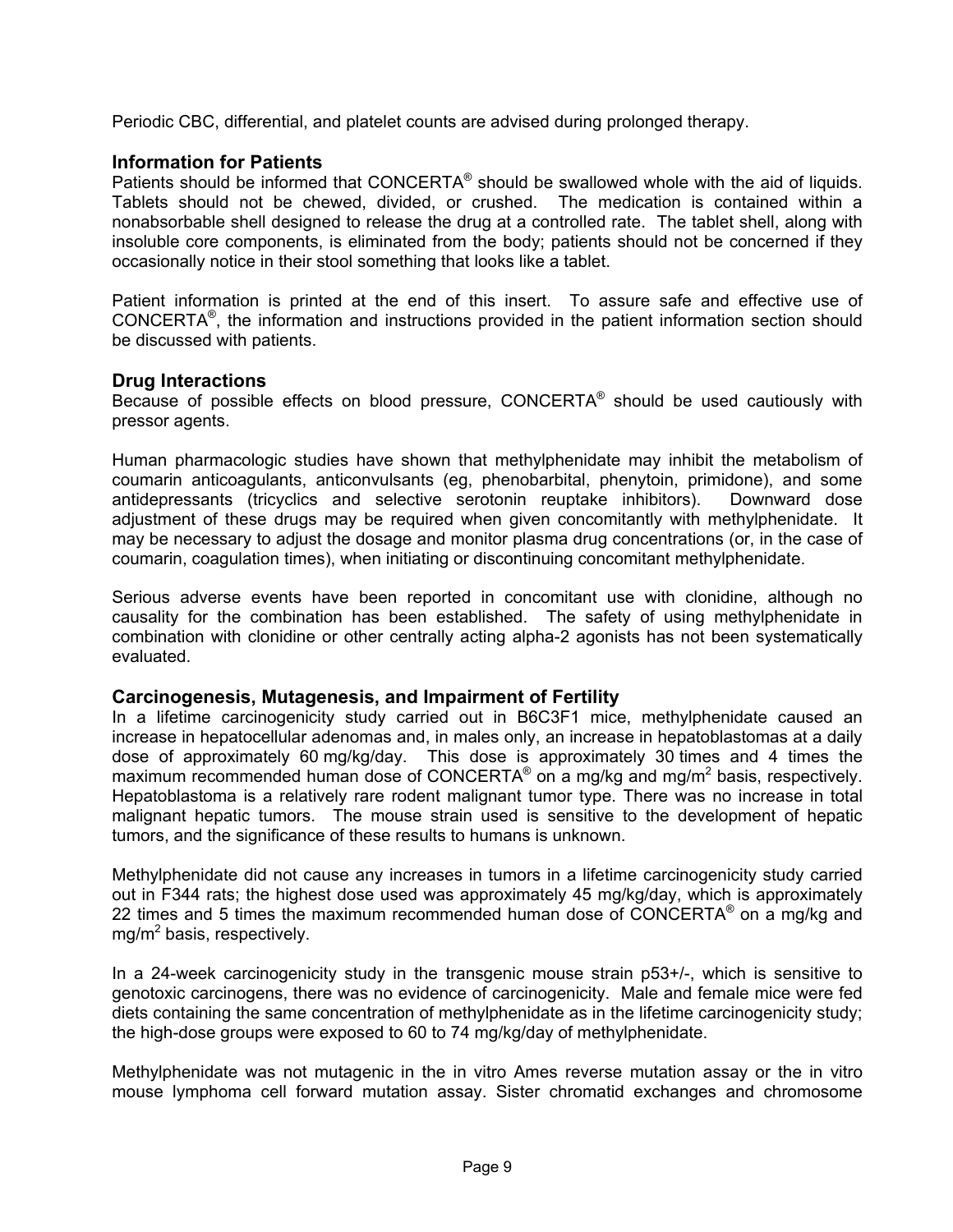aberrations were increased, indicative of a weak clastogenic response, in an in vitro assay in cultured Chinese Hamster Ovary cells. Methylphenidate was negative in vivo in males and females in the mouse bone marrow micronucleus assay.

Methylphenidate did not impair fertility in male or female mice that were fed diets containing the drug in an 18-week Continuous Breeding study. The study was conducted at doses up to 160 mg/kg/day, approximately 80-fold and 8-fold the highest recommended human dose of  $\overline{CONC}$ ERTA® on a mg/kg and mg/m<sup>2</sup> basis, respectively.

### **Pregnancy: Teratogenic Effects**

Pregnancy Category C: Methylphenidate has been shown to have teratogenic effects in rabbits when given in doses of 200 mg/kg/day, which is approximately 100 times and 40 times the maximum recommended human dose on a mg/kg and mg/m<sup>2</sup> basis, respectively.

A reproduction study in rats revealed no evidence of harm to the fetus at oral doses up to 30 mg/kg/day, approximately 15-fold and 3-fold the maximum recommended human dose of CONCERTA<sup>®</sup> on a mg/kg and mg/m<sup>2</sup> basis, respectively. The approximate plasma exposure to methylphenidate plus its main metabolite PPA in pregnant rats was 2 times that seen in trials in volunteers and patients with the maximum recommended dose of CONCERTA® based on the AUC.

There are no adequate and well-controlled studies in pregnant women. CONCERTA® should be used during pregnancy only if the potential benefit justifies the potential risk to the fetus.

### **Nursing Mothers**

It is not known whether methylphenidate is excreted in human milk. Because many drugs are excreted in human milk, caution should be exercised if  $CONCENT<sup>®</sup>$  is administered to a nursing woman.

### **Pediatric Use**

The safety and efficacy of CONCERTA<sup>®</sup> in children under 6 years old have not been established. Long-term effects of methylphenidate in children have not been well established (see WARNINGS).

### **ADVERSE REACTIONS**

The development program for CONCERTA<sup>®</sup> included exposures in a total of 2121 participants in clinical trials (1797 patients, 324 healthy adult subjects). These participants received CONCERTA® 18, 36, 54 and/or 72 mg/day. Children, adolescents, and adults with ADHD were evaluated in four controlled clinical studies, three open-label clinical studies and two clinical pharmacology studies. Adverse reactions were assessed by collecting adverse events, results of physical examinations, vital signs, weights, laboratory analyses, and ECGs.

Adverse events during exposure were obtained primarily by general inquiry and recorded by clinical investigators using terminology of their own choosing. Consequently, it is not possible to provide a meaningful estimate of the proportion of individuals experiencing adverse events without first grouping similar types of events into a smaller number of standardized event categories. In the tables and listings that follow, COSTART terminology has been used to classify reported adverse events.

The stated frequencies of adverse events represent the proportion of individuals who experienced, at least once, a treatment-emergent adverse event of the type listed. An event was considered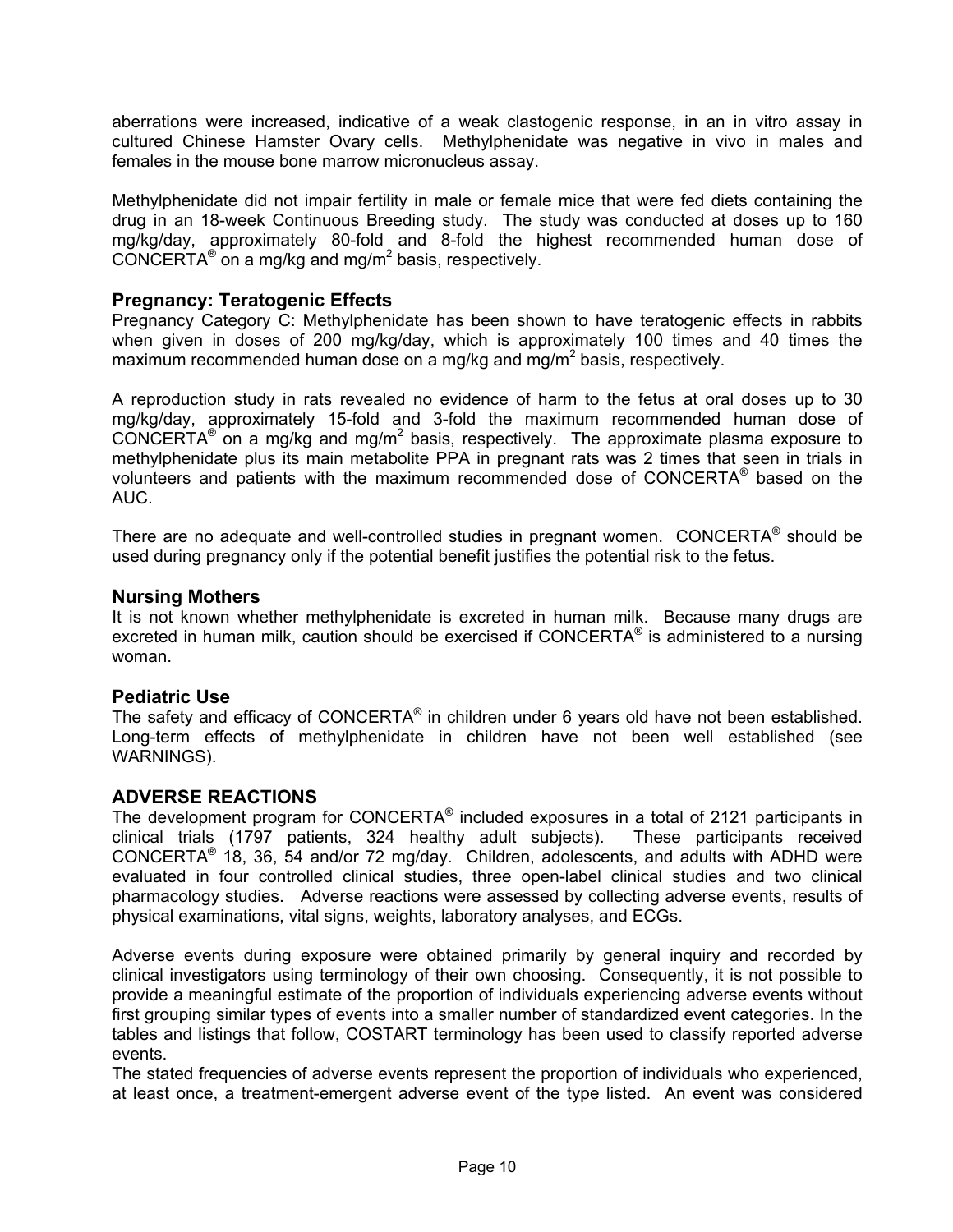treatment emergent if it occurred for the first time or worsened while receiving therapy following baseline evaluation.

# **Adverse Findings in Clinical Trials with CONCERTA®**

Adverse Events Associated with Discontinuation of Treatment

In the 4-week placebo-controlled, parallel-group trial in children (study 3) one CONCERTA<sup>®</sup>-treated patient (0.9%; 1/106) and one placebo-treated patient (1.0%; 1/99) discontinued due to an adverse event (sadness and increase in tics, respectively).

In the 2-week placebo-controlled phase of a trial in adolescents (Study 4), no CONCERTA®-treated patients (0%; 0/87) and 1 placebo-treated patient (1.1%; 1/90) discontinued due to an adverse event (increased mood irritability).

In the two open-label, long-term safety trials (Studies 5 and 6: one 24-month study in children aged 6 to 13 and one 9-month study in child, adolescent and adult patients treated with CONCERTA<sup>®</sup>) 6.7% (101/1514) of patients discontinued due to adverse events. These events with an incidence of >0.5% included: insomnia (1.5%), twitching (1.0%), nervousness (0.7%), emotional lability (0.7%), abdominal pain (0.7%), and anorexia (0.7%).

### Treatment-Emergent Adverse Events Among CONCERTA®-Treated Patients

Table 4 enumerates, for a 4-week placebo-controlled, parallel-group trial (Study 3) in children with ADHD at CONCERTA<sup>®</sup> doses of 18, 36, or 54 mg/day, the incidence of treatment-emergent adverse events. The table includes only those events that occurred in 1% or more of patients treated with CONCERTA® where the incidence in patients treated with CONCERTA® was greater than the incidence in placebo-treated patients.

The prescriber should be aware that these figures cannot be used to predict the incidence of adverse events in the course of usual medical practice where patient characteristics and other factors differ from those which prevailed in the clinical trials. Similarly, the cited frequencies cannot be compared with figures obtained from other clinical investigations involving different treatments, uses, and investigators. The cited figures, however, do provide the prescribing physician with some basis for estimating the relative contribution of drug and non-drug factors to the adverse event incidence rate in the population studied.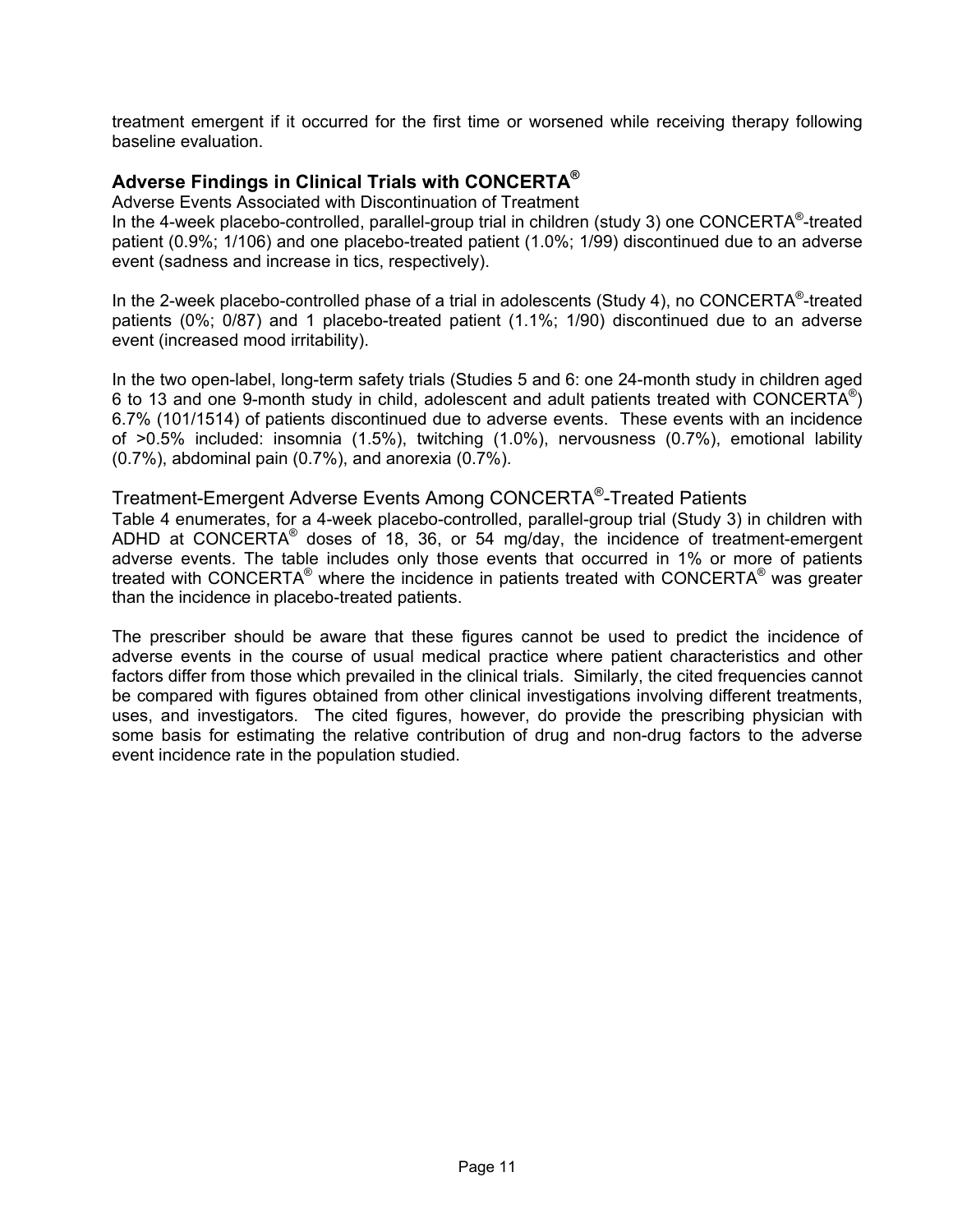### **TABLE 4**

| <b>Body</b><br><b>System</b> | <b>Preferred Term</b>                       | <b>CONCERTA®</b><br>(n=106) | <b>Placebo</b><br>(n= 99) |
|------------------------------|---------------------------------------------|-----------------------------|---------------------------|
| General                      | Headache                                    | 14 %                        | 10 %                      |
|                              | Abdominal pain<br>(stomachache)             | 7%                          | 1%                        |
| <b>Digestive</b>             | Vomiting                                    | 4%                          | 3%                        |
|                              | Anorexia (loss of<br>appetite)              | 4%                          | $0\%$                     |
| <b>Nervous</b>               | <b>Dizziness</b>                            | 2%                          | $0\%$                     |
|                              | Insomnia                                    | 4%                          | 1%                        |
| Respiratory                  | <b>Upper Respiratory Tract</b><br>Infection | 8%                          | 5%                        |
|                              | Cough Increased                             | 4%                          | 2%                        |
|                              | Pharyngitis                                 | 4%                          | 3%                        |
|                              | <b>Sinusitis</b>                            | 3%                          | $0\%$                     |

#### **Incidence of Treatment-Emergent Events<sup>1</sup> in a 4-Week Placebo-Controlled Clinical Trial of CONCERTA® In Children**

<sup>1</sup> Events, regardless of causality, for which the incidence for patients treated with CONCERTA<sup>®</sup> was at least 1% and greater than the incidence among placebo-treated patients. Incidence has been rounded to the nearest whole number.

Table 5 lists the incidence of treatment-emergent adverse events for a 2-week placebo-controlled trial (Study 4) in adolescents with ADHD at CONCERTA® doses of 18, 36, 54 or 72 mg/day.

|                                                                 | Table 5                                        |                             |                     |  |
|-----------------------------------------------------------------|------------------------------------------------|-----------------------------|---------------------|--|
| Incidence of Treatment-Emergent Events <sup>1</sup> in a 2-Week |                                                |                             |                     |  |
|                                                                 | Placebo-Controlled Clinical Trial of CONCERTA® |                             |                     |  |
|                                                                 | in Adolescents                                 |                             |                     |  |
| Body<br>System                                                  | Preferred<br>Term                              | <b>CONCERTA</b><br>$(n=87)$ | Placebo<br>$(n=90)$ |  |
| General                                                         | Accidental injury                              | 6 %                         | 3 %                 |  |
|                                                                 | Fever                                          | 3%                          | $0\%$               |  |
|                                                                 | Headache                                       | $9\%$                       | $8\%$               |  |
| Digestive                                                       | Anorexia                                       | $2\%$                       | $0\%$               |  |
|                                                                 | Diarrhea                                       | 2%                          | $0\%$               |  |
|                                                                 | Vomiting                                       | 3%                          | $0\%$               |  |
| Nervous                                                         | Insomnia                                       | 5%                          | $0\%$               |  |
| Respiratory                                                     | Pharyngitis                                    | 2%                          | 1%                  |  |
|                                                                 | <b>Rhinitis</b>                                | 3%                          | 2%                  |  |
| Urogenital                                                      | Dysmenorrhea                                   | 2%                          | $0\%$               |  |

<sup>1:</sup> Events, regardless of causality, for which the incidence for patients treated with  $CONCERTA<sup>®</sup>$  was at least 2% and greater than the incidence among placebo-treated patients. Incidence has been rounded to the nearest whole number.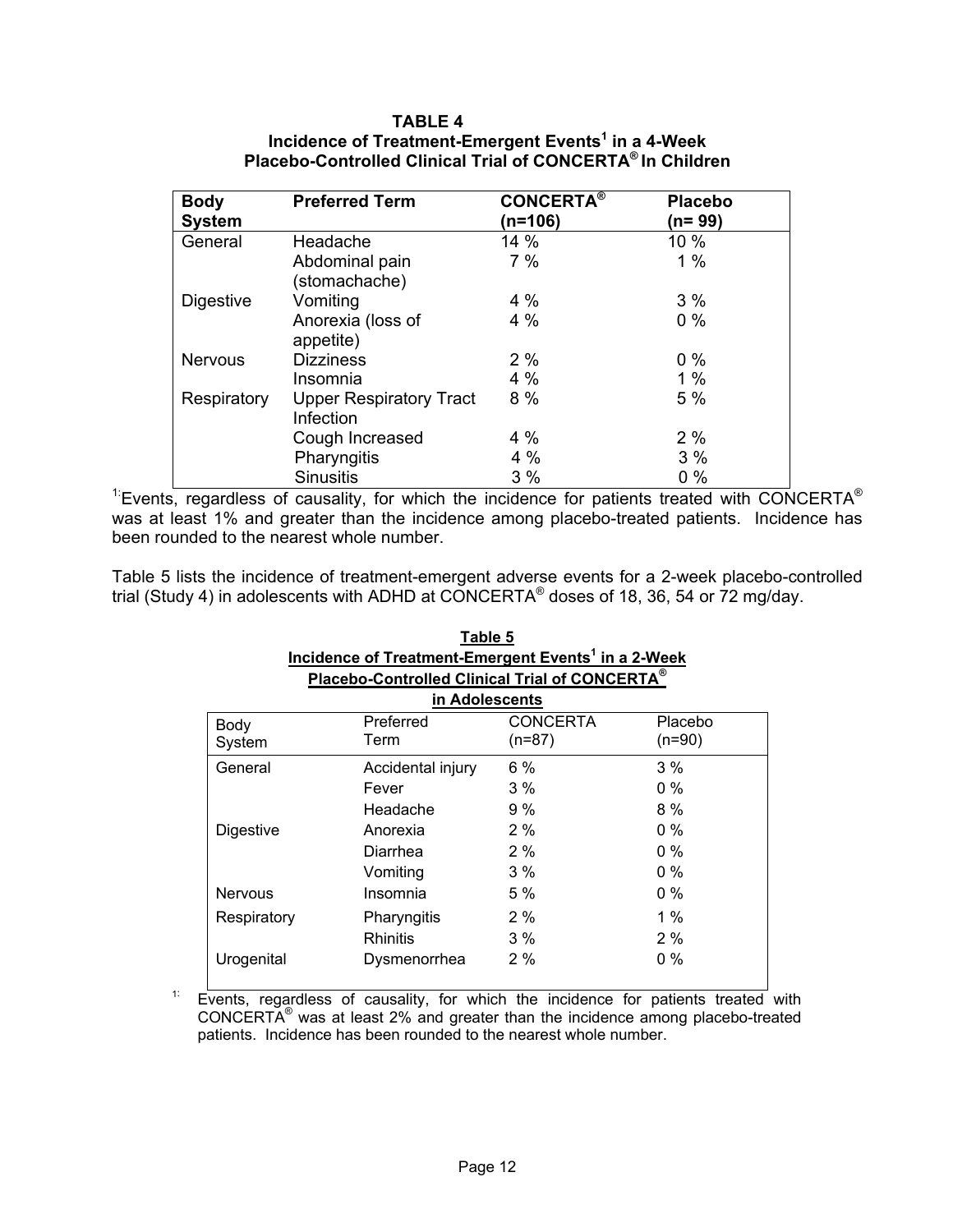### **Tics**

In a long-term uncontrolled study (n=432 children), the cumulative incidence of new onset of tics was 9% after 27 months of treatment with CONCERTA<sup>®</sup>.

In a second uncontrolled study (n=682 children) the cumulative incidence of new onset tics was about 1% (9/682 children). The treatment period was up to 9 months with mean treatment duration of 7.2 months.

### **Adverse Events with Other Methylphenidate HCl Products**

Nervousness and insomnia are the most common adverse reactions reported with other methylphenidate products. Other reactions include hypersensitivity (including skin rash, urticaria, fever, arthralgia, exfoliative dermatitis, erythema multiforme with histopathological findings of necrotizing vasculitis, and thrombocytopenic purpura); anorexia; nausea; dizziness; palpitations; headache; dyskinesia; drowsiness; blood pressure and pulse changes, both up and down; tachycardia; angina; cardiac arrhythmia; abdominal pain; weight loss during prolonged therapy. There have been rare reports of Tourette's syndrome. Toxic psychosis has been reported. Although a definite causal relationship has not been established, the following have been reported in patients taking this drug: instances of abnormal liver function, ranging from transaminase elevation to hepatic coma; isolated cases of cerebral arteritis and/or occlusion; leukopenia and/or anemia; transient depressed mood; a few instances of scalp hair loss. Very rare reports of neuroleptic malignant syndrome (NMS) have been received, and, in most of these, patients were concurrently receiving therapies associated with NMS. In a single report, a ten year old boy who had been taking methylphenidate for approximately 18 months experienced an NMS-like event within 45 minutes of ingesting his first dose of venlafaxine. It is uncertain whether this case represented a drug-drug interaction, a response to either drug alone, or some other cause.

In children, loss of appetite, abdominal pain, weight loss during prolonged therapy, insomnia, and tachycardia may occur more frequently; however, any of the other adverse reactions listed above may also occur.

# **DRUG ABUSE AND DEPENDENCE**

### **Controlled Substance Class**

CONCERTA®, like other methylphenidate products, is classified as a Schedule II controlled substance by federal regulation.

### **Abuse, Dependence, and Tolerance**

See WARNINGS for boxed warning containing drug abuse and dependence information.

# **OVERDOSAGE**

### **Signs and Symptoms**

Signs and symptoms of acute methylphenidate overdosage, resulting principally from overstimulation of the CNS and from excessive sympathomimetic effects, may include the following: vomiting, agitation, tremors, hyperreflexia, muscle twitching, convulsions (may be followed by coma), euphoria, confusion, hallucinations, delirium, sweating, flushing, headache, hyperpyrexia, tachycardia, palpitations, cardiac arrhythmias, hypertension, mydriasis, and dryness of mucous membranes.

### **Recommended Treatment**

Treatment consists of appropriate supportive measures. The patient must be protected against self-injury and against external stimuli that would aggravate overstimulation already present.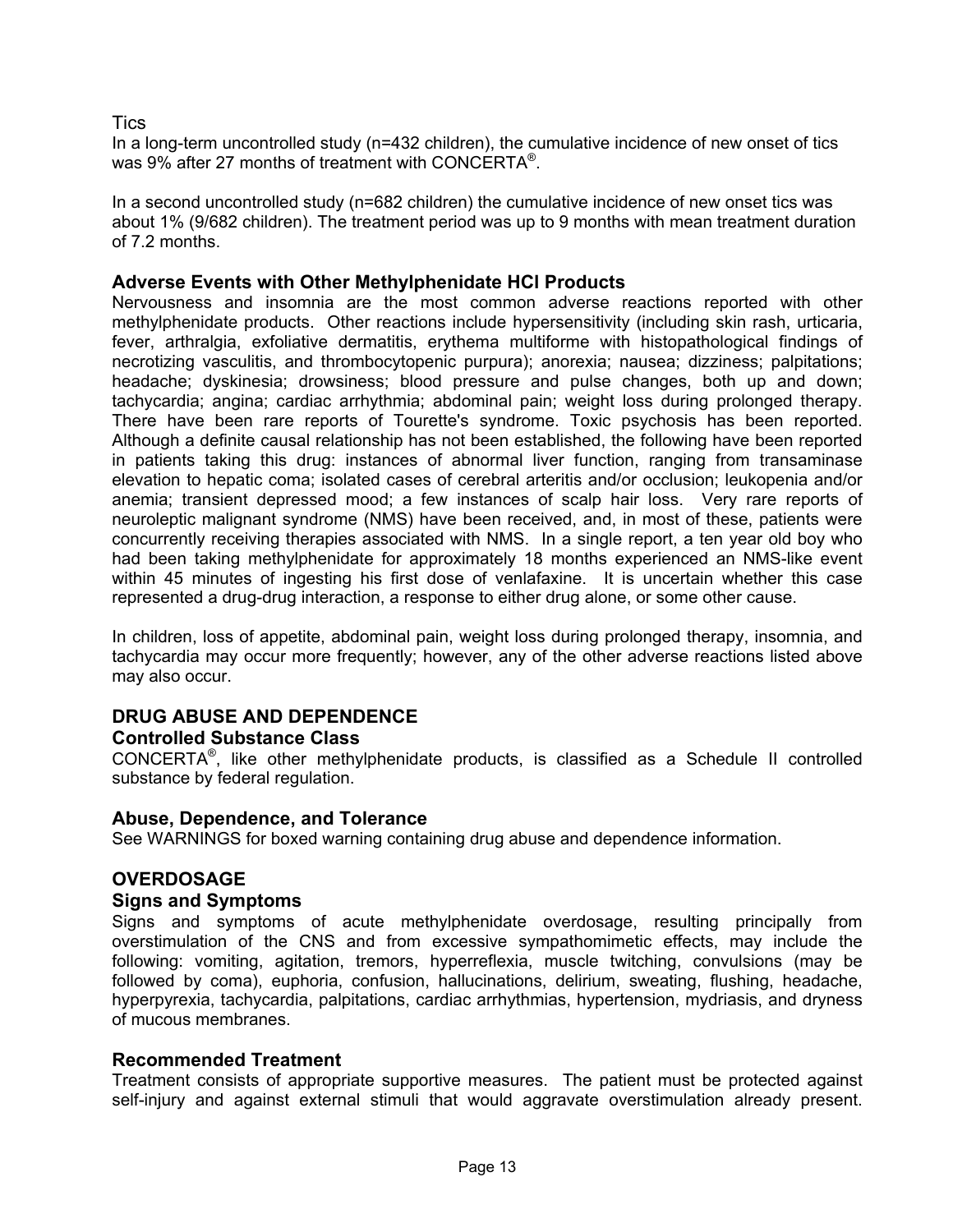Gastric contents may be evacuated by gastric lavage as indicated. Before performing gastric lavage, control agitation and seizures if present and protect the airway. Other measures to detoxify the gut include administration of activated charcoal and a cathartic. Intensive care must be provided to maintain adequate circulation and respiratory exchange; external cooling procedures may be required for hyperpyrexia.

Efficacy of peritoneal dialysis or extracorporeal hemodialysis for CONCERTA® overdosage has not been established.

The prolonged release of methylphenidate from CONCERTA<sup>®</sup> should be considered when treating patients with overdose.

### **Poison Control Center**

As with the management of all overdosage, the possibility of multiple drug ingestion should be considered. The physician may wish to consider contacting a poison control center for up-to-date information on the management of overdosage with methylphenidate.

# **DOSAGE AND ADMINISTRATION**

CONCERTA® should be administered orally once daily in the morning with or without food.

CONCERTA® must be swallowed whole with the aid of liquids, and must not be chewed, divided, or crushed (see PRECAUTIONS: Information for Patients).

Based on an assessment of clinical benefit and tolerability, doses may be increased at weekly intervals for patients who have not achieved an optimal response at a lower dose.

### **Patients New to Methylphenidate**

The recommended starting dose of CONCERTA for patients who are not currently taking methylphenidate, or for patients who are on stimulants other than methylphenidate, is 18 mg once daily.

| <b>Patient Age</b>             | Recommended<br><b>Starting Dose</b> | <b>Maximum Dosage</b>                  |
|--------------------------------|-------------------------------------|----------------------------------------|
| Children 6-12 years of age     | 18 mg/day                           | 54 mg/day                              |
| Adolescents 13-17 years of age | 18 mg/day                           | 72 mg/day<br>not to exceed 2 mg/kg/day |

### **Patients Currently Using Methylphenidate**

The recommended dose of CONCERTA<sup>®</sup> for patients who are currently taking methylphenidate bid or tid at doses of 10 to 45 mg/day is provided in Table 6. Dosing recommendations are based on current dose regimen and clinical judgment.

Initial conversion dosage should not exceed 54 mg daily. After conversion, dosages may be adjusted to a maximum of 72 mg/day taken once daily in the morning. In general, dosage adjustment may proceed at approximately weekly intervals.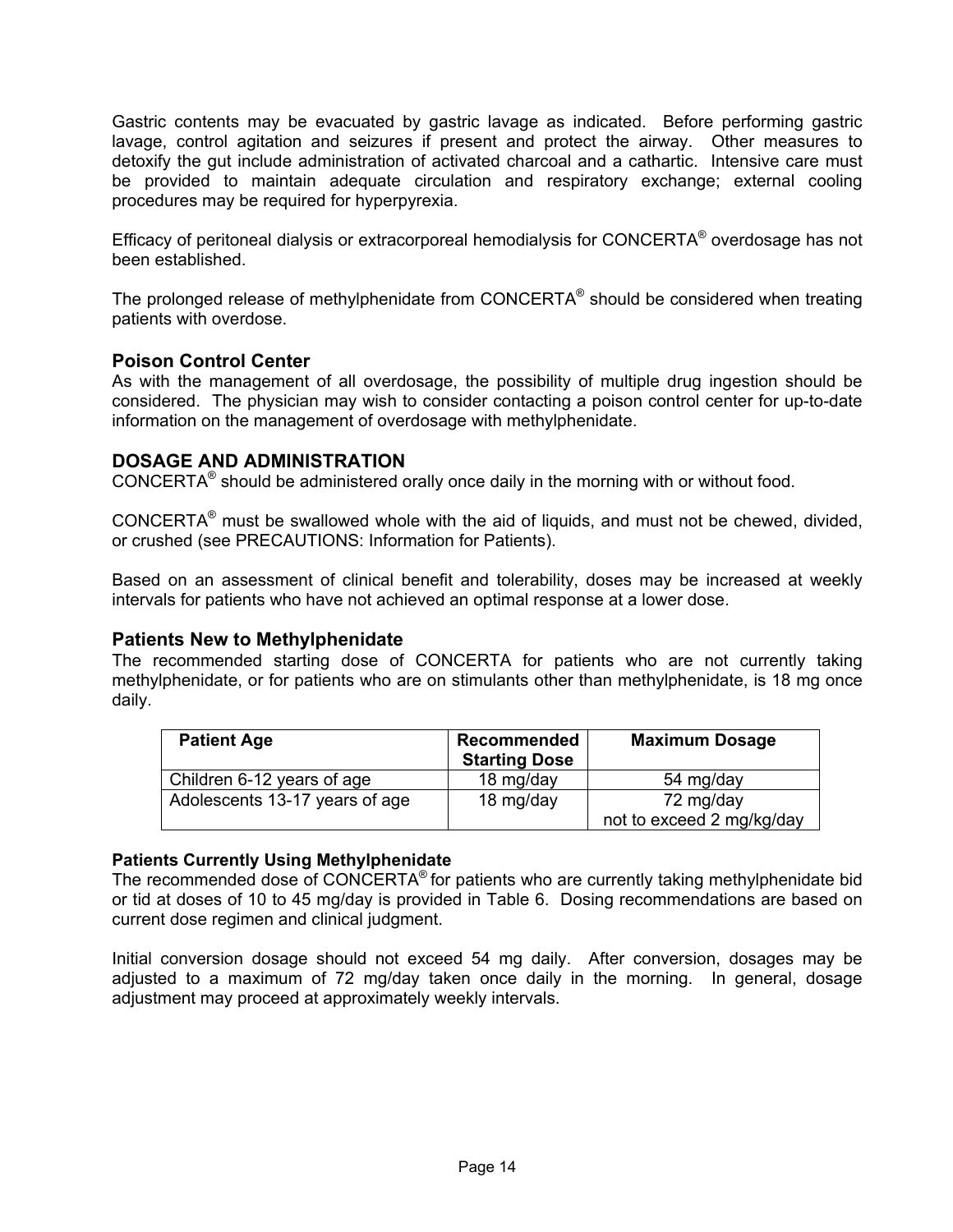| <b>TABLE 6</b><br><b>Recommended Dose Conversion from</b>   |                      |  |
|-------------------------------------------------------------|----------------------|--|
|                                                             |                      |  |
| <b>Previous Methylphenidate Daily</b><br><b>Recommended</b> |                      |  |
| <b>Dose</b>                                                 | <b>CONCERTA®</b>     |  |
|                                                             | <b>Starting Dose</b> |  |
| 5 mg Methylphenidate bid or tid                             | 18 mg q am           |  |
| 10 mg Methylphenidate bid or tid                            | 36 mg q am           |  |
| 15 mg Methylphenidate bid or tid                            | 54 mg q am           |  |

Other methylphenidate regimens: Clinical judgment should be used when selecting the starting dose.

A 27 mg dosage strength is available for physicians who wish to prescribe between the 18 mg and 36 mg dosages.

### **Maintenance/Extended Treatment**

There is no body of evidence available from controlled trials to indicate how long the patient with ADHD should be treated with CONCERTA®. It is generally agreed, however, that pharmacological treatment of ADHD may be needed for extended periods.

Nevertheless, the physician who elects to use CONCERTA<sup>®</sup> for extended periods in patients with ADHD should periodically re-evaluate the long-term usefulness of the drug for the individual patient with trials off medication to assess the patient's functioning without pharmacotherapy. Improvement may be sustained when the drug is either temporarily or permanently discontinued.

### **Dose Reduction and Discontinuation**

If paradoxical aggravation of symptoms or other adverse events occur, the dosage should be reduced, or, if necessary, the drug should be discontinued.

If improvement is not observed after appropriate dosage adjustment over a one-month period, the drug should be discontinued.

### **HOW SUPPLIED**

CONCERTA® (methylphenidate HCl) Extended-release Tablets are available in 18 mg, 27 mg, 36 mg, and 54 mg dosage strengths. The 18 mg tablets are yellow and imprinted with "alza 18". The 27 mg tablets are gray and imprinted with "alza 27". The 36 mg tablets are white and imprinted with "alza 36". The 54 mg tablets are brownish-red and imprinted with "alza 54". All four dosage strengths are supplied in bottles containing 100 tablets.

| 18 mg 100 count bottle | NDC 17314-5850-2 |
|------------------------|------------------|
| 27 mg 100 count bottle | NDC 17314-5853-2 |
| 36 mg 100 count bottle | NDC 17314-5851-2 |
| 54 mg 100 count bottle | NDC 17314-5852-2 |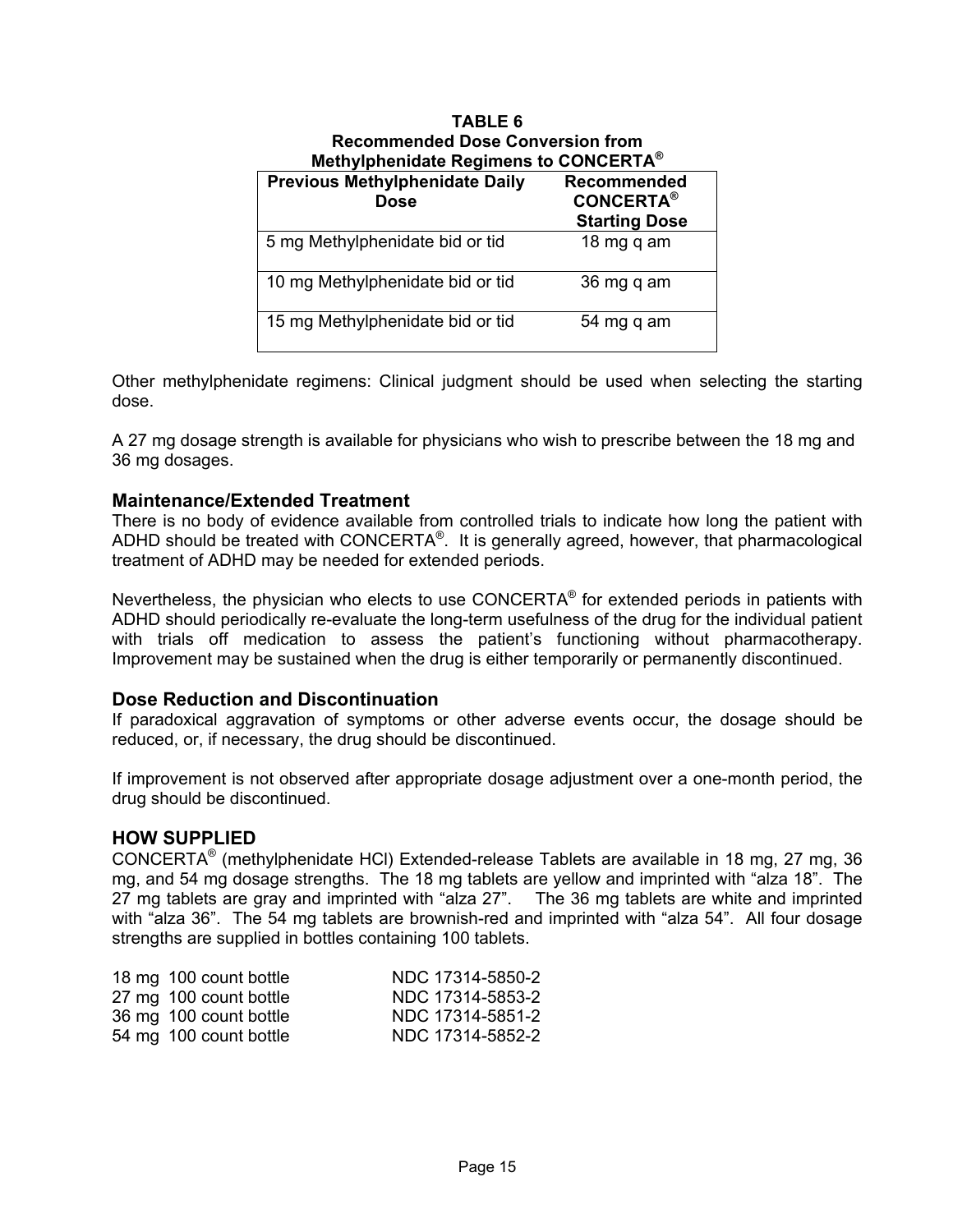### **Storage**

Store at 25°C (77°F); excursions permitted to 15-30°C (59-86°F) [see USP Controlled Room Temperature]. Protect from humidity.

### **REFERENCE**

American Psychiatric Association. Diagnosis and Statistical Manual of Mental Disorders. 4th ed. Washington DC: American Psychiatric Association 1994.

#### **Rx Only.**

For more information call 1-888-440-7903 or visit www.concerta.net

Manufactured by ALZA Corporation, Mountain View, CA 94043. Distributed and marketed by McNeil Consumer & Specialty Pharmaceuticals, Fort Washington, PA 19034.

[McNeil Consumer & Specialty Pharmaceuticals logo] [ALZA logo] An ALZA OROS<sup>®</sup> Technology Product Concerta® and OROS® are Registered Trademarks of ALZA Corporation. XXXXXXX-X PI Edition: XXX/XXX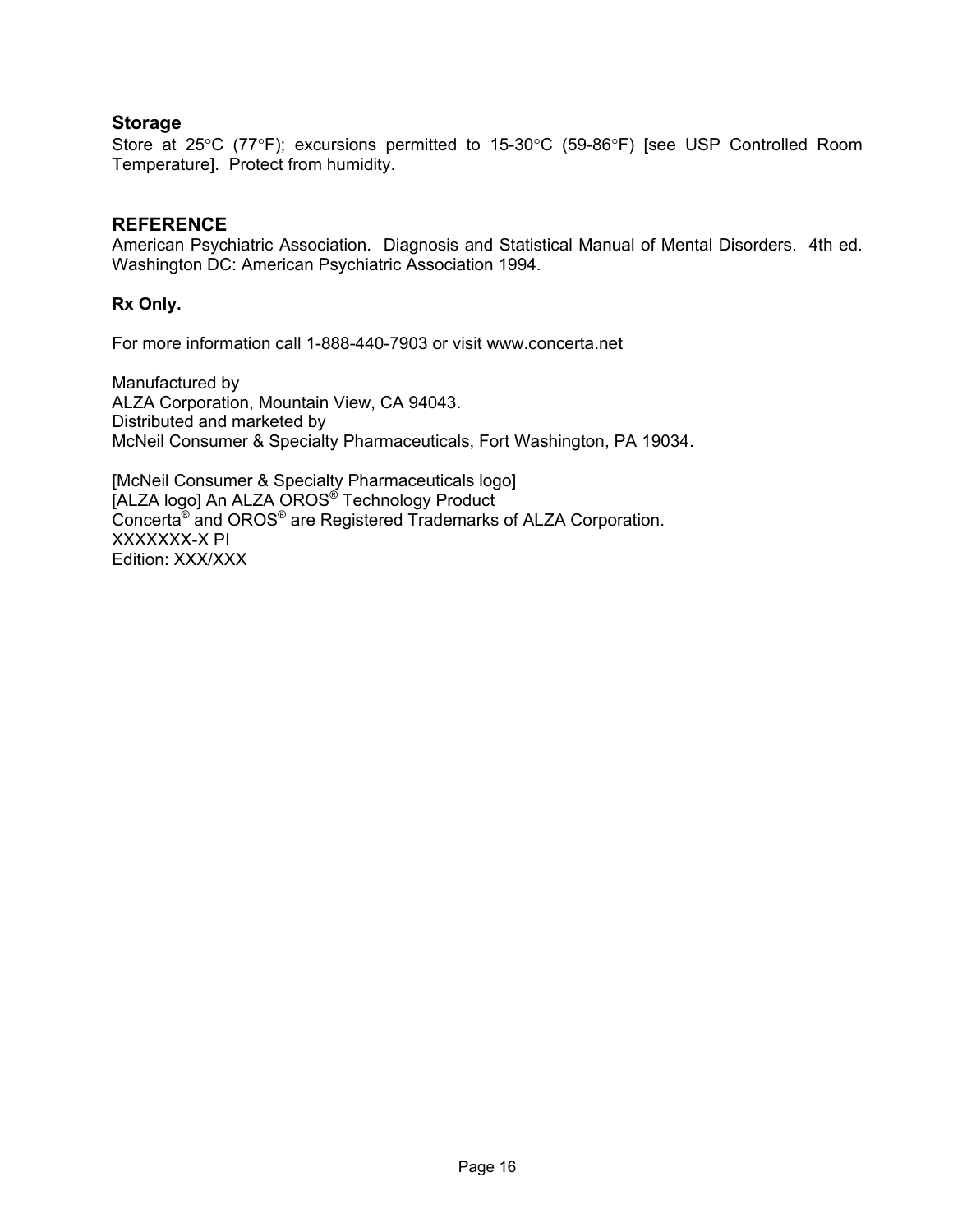# **INFORMATION FOR PATIENTS TAKING CONCERTA® OR THEIR PARENTS OR CAREGIVERS**

# **CONCERTA® (methylphenidate HCl) Extended-release Tablets CII**

This information is for patients taking CONCERTA® Extended-release Tablets CII for the treatment of Attention Deficit Hyperactivity Disorder, or their parents or caregivers.

Please read this before you start taking CONCERTA®. Remember, this information does not take the place of your doctor's instructions. If you have any questions about this information or about CONCERTA®, talk to your doctor or pharmacist.

### **What is CONCERTA®?**

CONCERTA® is a once-a-day treatment for Attention Deficit Hyperactivity Disorder, or ADHD.  $CONCERTA<sup>®</sup>$  contains the drug methylphenidate, a central nervous system stimulant that has been used to treat ADHD for more than 30 years. CONCERTA<sup>®</sup> is taken by mouth, once each day in the morning.

### **What is Attention Deficit Hyperactivity Disorder?**

ADHD has three main types of symptoms: inattention, hyperactivity, and impulsiveness. Symptoms of inattention include not paying attention, making careless mistakes, not listening, not finishing tasks, not following directions, and being easily distracted. Symptoms of hyperactivity and impulsiveness include fidgeting, talking excessively, running around at inappropriate times, and interrupting others. Some patients have more symptoms of hyperactivity and impulsiveness while others have more symptoms of inattentiveness. Some patients have all three types of symptoms.

Many people have symptoms like these from time to time, but patients with ADHD have these symptoms more than others their age. Symptoms must be present for at least 6 months to be certain of the diagnosis.

# **How does CONCERTA® work?**

Part of the CONCERTA® tablet dissolves right after you swallow it in the morning, giving you an initial dose of methylphenidate. The remaining drug is slowly released with an increasing rate during the day to continue to help lessen the symptoms of ADHD Methylphenidate, the active ingredient in CONCERTA®, helps increase attention and decrease impulsiveness and hyperactivity in patients with ADHD.

# **Who should NOT take CONCERTA®?**

You should NOT take CONCERTA® if:

You have significant anxiety, tension, or agitation since CONCERTA<sup>®</sup> may make these conditions worse.

You are allergic to methylphenidate or any of the other ingredients in CONCERTA<sup>®</sup>.

You have glaucoma, an eye disease.

You have tics or Tourette's syndrome, or a family history of Tourette's syndrome.

Talk to your doctor if you believe any of these conditions apply to you.

# **How should I take CONCERTA®?**

Do not chew, crush, or divide the tablets. Swallow CONCERTA® tablets whole with the help of water or other liquids, such as milk or juice.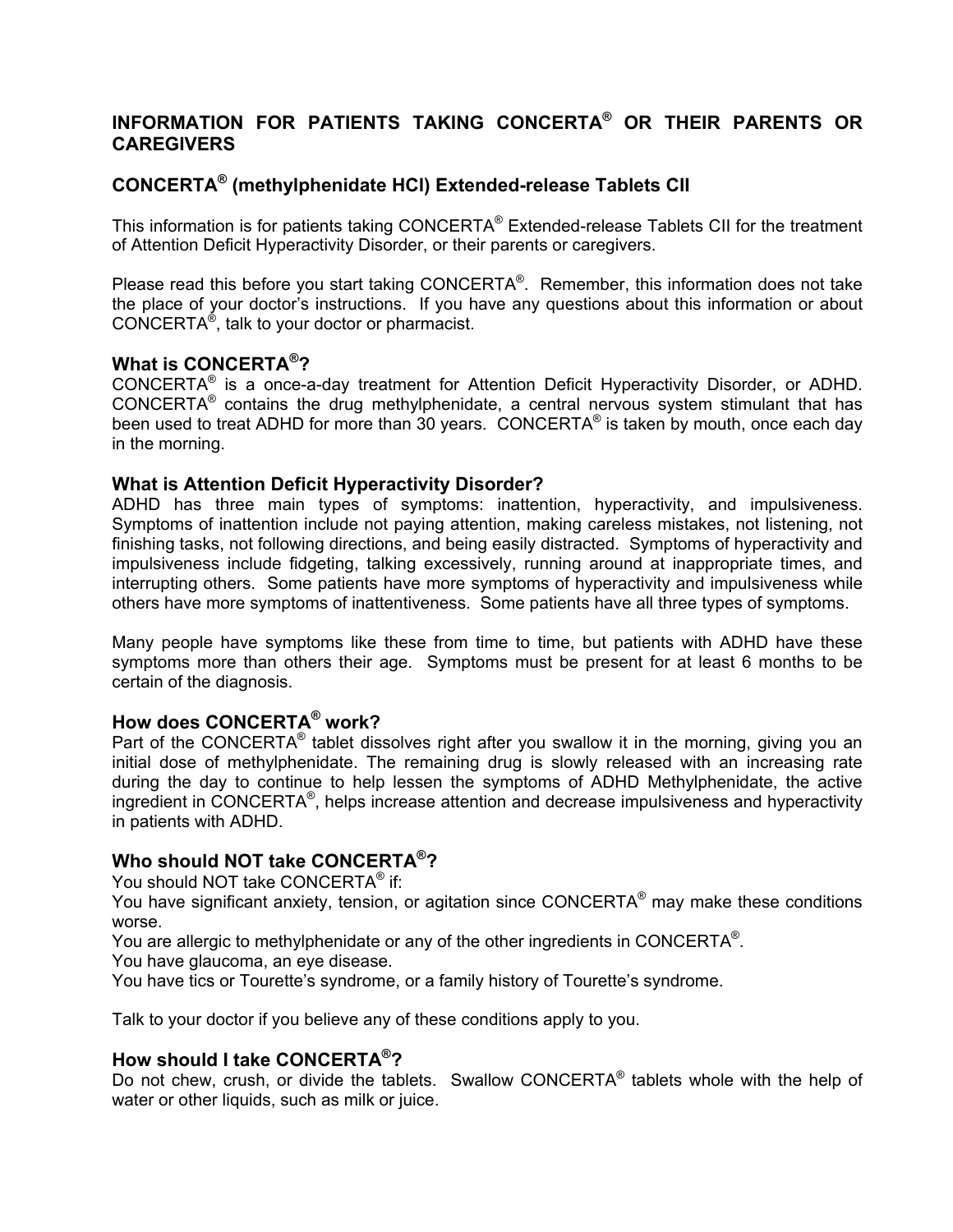Take CONCERTA® once each day in the morning.

You may take CONCERTA<sup>®</sup> before or after you eat.

Take the dose prescribed by your doctor. Your doctor may adjust the amount of drug you take until it is right for you. From time to time, your doctor may interrupt your treatment to check your symptoms while you are not taking the drug.

### **What are the possible side effects of CONCERTA®?**

In the clinical studies with patients using CONCERTA<sup>®</sup>, the most common side effects were headache, stomach pain, sleeplessness, and decreased appetite. Other side effects seen with methylphenidate, the active ingredient in CONCERTA®, include nausea, vomiting, dizziness, nervousness, tics, allergic reactions, increased blood pressure and psychosis (abnormal thinking or hallucinations).

This is not a complete list of possible side effects. Ask your doctor about other side effects. If you develop any side effect, talk to your doctor.

# **What must I discuss with my doctor before taking CONCERTA®?**

Talk to your doctor before taking CONCERTA® if you:

Are being treated for depression or have symptoms of depression such as feelings of sadness, worthlessness, and hopelessness.

Have motion tics (hard-to-control, repeated twitching of any parts of your body) or verbal tics (hardto-control repeating of sounds or words).

Have someone in your family with motion tics, verbal tics, or Tourette's syndrome.

Have abnormal thoughts or visions, hear abnormal sounds, or have been diagnosed with psychosis.

Have had seizures (convulsions, epilepsy) or abnormal EEGs (electroencephalograms).

Have high blood pressure.

Have a narrowing or blockage of your gastrointestinal tract (your esophagus, stomach, or small or large intestine).

Tell your doctor immediately if you develop any of the above conditions or symptoms while taking CONCERTA®.

# **Can I take CONCERTA® with other medicines?**

Tell your doctor about all medicines that you are taking. Your doctor should decide whether you can take CONCERTA® with other medicines. These include:

Other medicines that a doctor has prescribed. Medicines that you buy yourself without a prescription. Any herbal remedies that you may be taking.

You should not take CONCERTA® with monoamine oxidase (MAO) inhibitors.

While on CONCERTA®, do not start taking a new medicine or herbal remedy before checking with your doctor.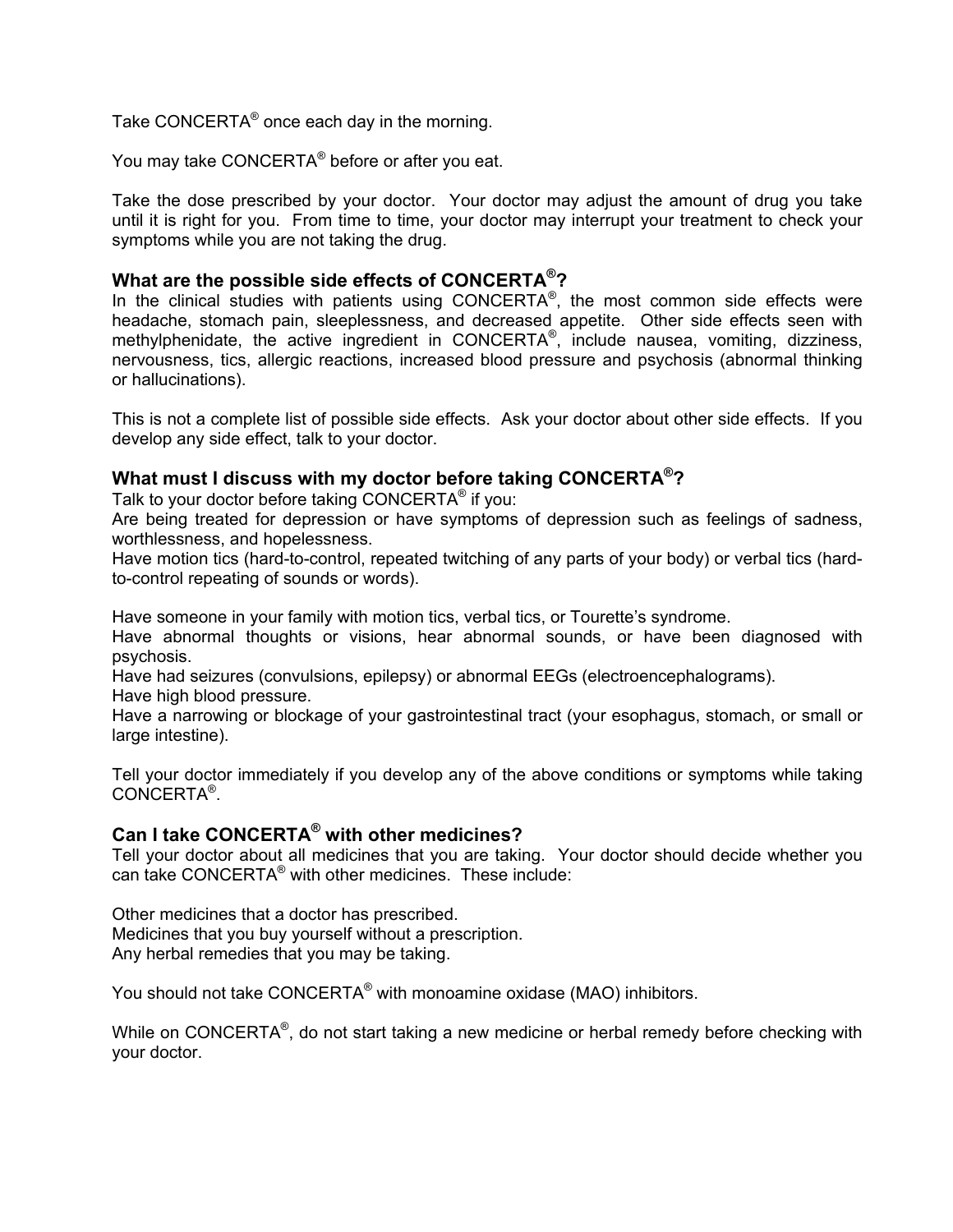CONCERTA® may change the way your body reacts to certain medicines. These include medicines used to treat depression, prevent seizures, or prevent blood clots (commonly called "blood thinners"). Your doctor may need to change your dose of these medicines if you are taking them with CONCERTA®.

#### **Other Important Safety Information**

Abuse of methylphenidate can lead to dependence.

Tell your doctor if you have ever abused or been dependent on alcohol or drugs, or if you are now abusing or dependent on alcohol or drugs.

Before taking CONCERTA<sup>®</sup>, tell your doctor if you are pregnant or plan on becoming pregnant. If you take methylphenidate, it may be in your breast milk. Tell your doctor if you are nursing a baby.

Tell your doctor if you have blurred vision when taking CONCERTA®.

Slower growth (weight gain and/or height) has been reported with long-term use of methylphenidate in children. Your doctor will be carefully watching your height and weight. If you are not growing or gaining weight as your doctor expects, your doctor may stop your CONCERTA<sup>®</sup> treatment.

Call your doctor immediately if you take more than the amount of CONCERTA<sup>®</sup> prescribed by your doctor.

### **What else should I know about CONCERTA®?**

CONCERTA® has not been studied in children under 6 years of age.

The CONCERTA<sup>®</sup> tablet does not dissolve completely after all the drug has been released, and you may sometimes notice it in your stool. This is normal.

CONCERTA® may be a part of your overall treatment for ADHD. Your doctor may also recommend that you have counseling or other therapy.

As with all medicines, never share CONCERTA<sup>®</sup> with anyone else and take only the number of CONCERTA® tablets prescribed by your doctor.

CONCERTA® should be stored in a safe place at room temperature (between 59°-86° F). Do not store this medicine in hot, damp, or humid places.

#### **Keep out of the reach of children.**

For more information call 1-888-440-7903 or visit www.concerta.net

Manufactured by ALZA Corporation, Mountain View, CA 94043. Distributed and marketed by McNeil Consumer & Specialty Pharmaceuticals, Fort Washington, PA 19034.

[McNeil Consumer & Specialty Pharmaceuticals logo]